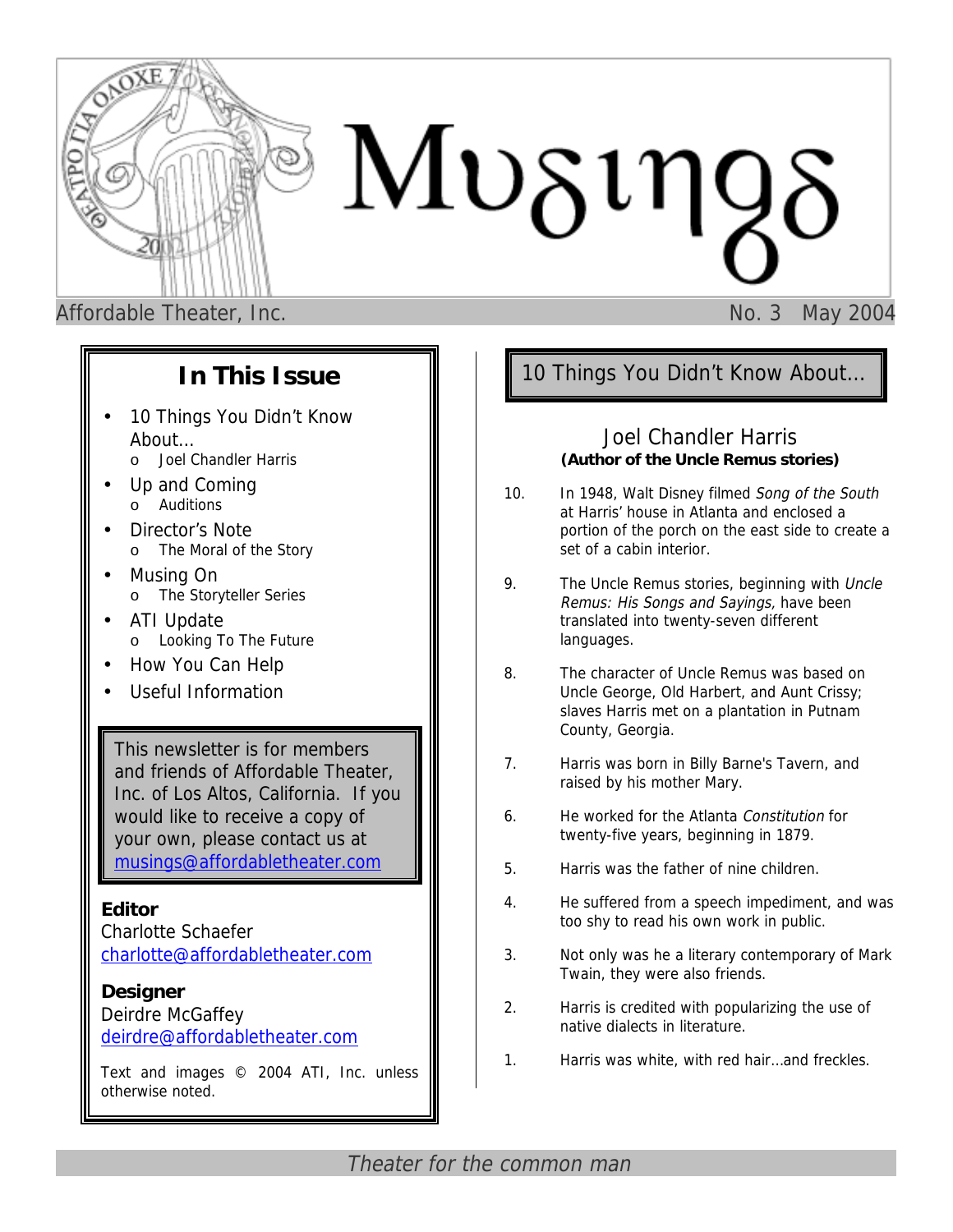#### **Auditions**

#### **Performance Date:**

Tuesday or Wednesday afternoon July 6 or 7, 2004

**Auditions:**  Wednesday/Thursday 6:30pm-9pm May 26 and 27, 2004

#### **Rehearsals:**

Wednesdays/Thursdays 6:30pm-9pm May 26, 27; June 2, 3, 9, 10, 16, 17, 23, 24, 30; and July 1, 2004

Auditions and Rehearsals will be held at the Serra Park stage, 739 The Dalles Ave, Sunnyvale CA. Map a[t: http://tinyurl.com/258b](http://tinyurl.com/258bj)j

The Play: Shakespeare 101 A slight variation of the original script utilizing only four actors, and including the translated Romeo & Juliet scene.

For more information visit [www.affordabletheater.com/sarah/shakespeare101/](http://www.affordabletheater.com/sarah/shakespeare101/)



# Up and Coming **Director's Note**

#### **The Moral of the Story**

A scheming fox, an unflappable tortoise, a hyper-active bunny, and a host of other characters arrived at Carden El Encanto School in Santa Clara for ATI's premier of "The Moral of the Story", the first play in the Storytellers series. "Moral" was warmly received by Carden's  $3<sup>rd</sup>$  –  $5<sup>th</sup>$  grade classes. The kids encouraged both the Rabbit and the Tortoise as the two ran their famous race, showed deep concern for the poor, overworked donkey as a mother and daughter learned the dangers of trying to please all of the people all of the time, and laughed as Brer Fox tricked Brer Rabbit into tangling with the tar baby and was, in turn, tricked into letting Brer Rabbit go free again.

The Carden teachers also gave us a warm reception. Talking to the music teacher after the show, she told us that word had already spread across the campus, and teachers who had been unable to attend the show were expressing regret and hoping that they would be able to see future shows for themselves.

On a somewhat different note, I cannot say enough about our fantastic cast. Despite having only nine rehearsals, they put on a great show. Simmi reluctantly invaded the personal space of others and spent two hours in an empty store on the bottom floor of Vallco learning to wrestle a tar baby in order to bring to life one of the most exuberantly over-caffeinated rabbits in literary history. Cheryl and Brianna subdued a remarkably stubborn donkey on their never-ending trip to market. Judy spent many heated hours in a turtle costume built to allow its wearer to survive an artic winter. And Deirdre not only did a fabulous job of personifying Fable, she also built props and costumes, turning an actor into a fox using only two stuffed animals and a bit of elastic. Many thanks to all of you; you made your director look good.

Finally, my thanks to Vallco Fashion Park in Sunnyvale for providing us with a place to rehearse. Their generosity meant the world to us. Thank you.

## Charlotte

**Director**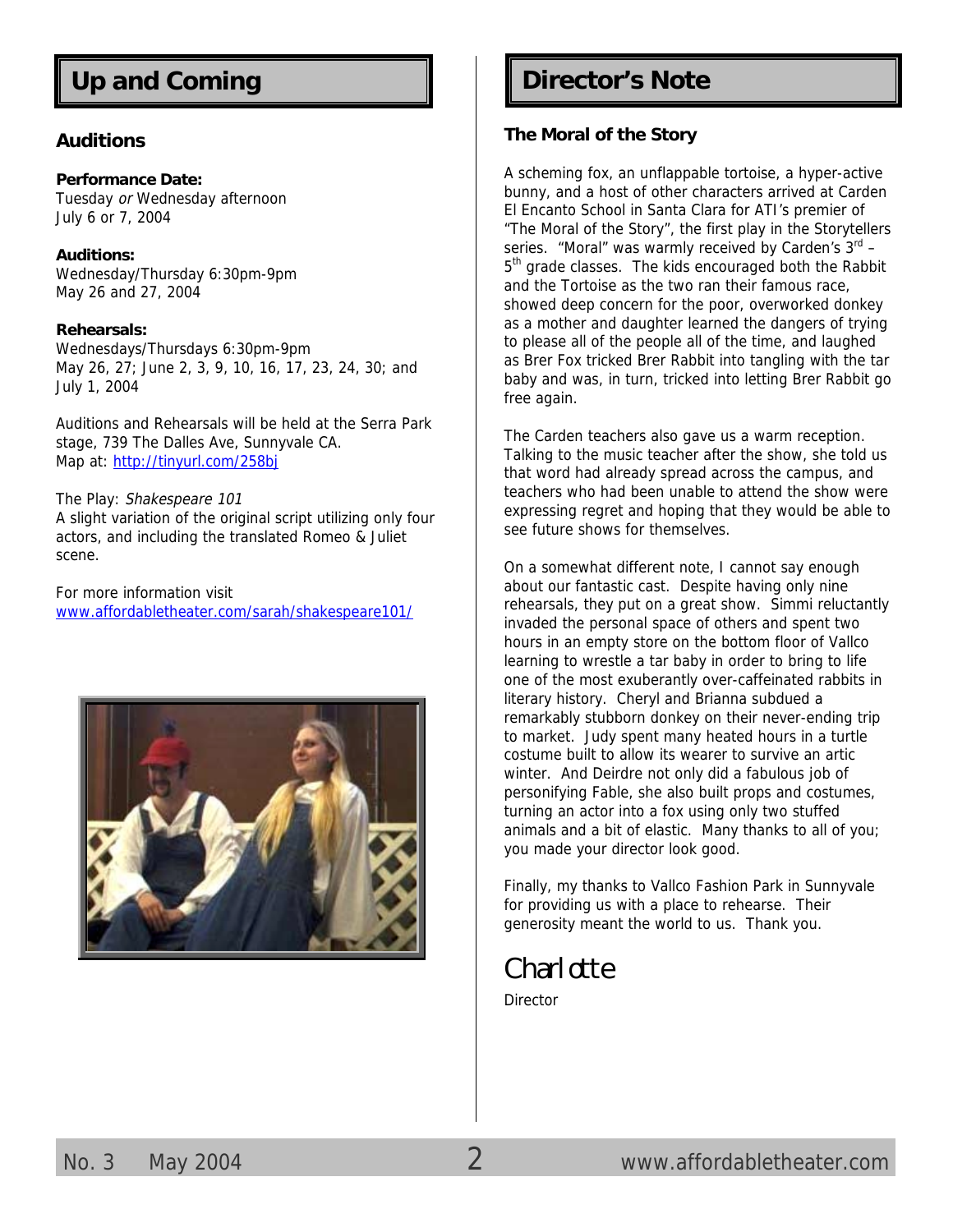#### **The Storyteller Series**

Storytellers. We all know one. A person who can make the most mundane occurrences sound like a grand adventure. A trip to the grocery store becomes a daring quest for bread and meat as they regale their listeners with tales of their exploits. These are the same people who make the same old stories new again with each retelling. We worry that Sleeping Beauty's prince might not arrive in time to wake her, and are surprised when the tortoise wins the race. Conversely, we all know an anti-teller. You know, a person who can take make a tale of adventure, love, death, and heroism sound like standing in line at the bank. Affordable Theater's new series of plays is about both of these people.

It's also about the stories themselves. The ones that have become so much a part of our culture that they've crept into our everyday speech: I gotta get home before I turn into a pumpkin, don't count your chickens before they're hatched, long, long ago, in a galaxy far, far away. The ones that first introduced us to the names that have become as familiar as family: Hercules, Snow White, Excalibur.

Beyond these stories, lies a second set. Stories from outside Western culture, each one every bit as important to the people who tell them, as our stories are to us. Other cultures shape and are shaped by their heroes and villains, as surely as we are shaped by ours. Baba Yaga, Sheherezade, Mulan all have their places in the hearts and minds of many.

The stories come in four basic types: myths, legends, fables, and fairy tales. Some teach about morals, some tell the glory of times past, some show us what it means to be a hero in ways both big and small, some simply show us how to stretch our imagination beyond the world we know to see the possibilities beyond reality.

The eight plays in the Storyteller series fall into two categories: Storytellers and Storytellers from Other Lands. Each play explores a type of story. Within each play, narrator or storyteller guides the action, helping or hindering the characters in their attempts to tell each story.

The first play in the series, The Moral of the Story, debuted earlier this month. We look forward to laughing and learning our way through the other seven.

## **Musing On ATI Update**

#### **Looking to the Future**

One of the decisions that ATI will face in the future is whether or not to become a union theater. As ATI was formed to bring theater to everybody, we've decided to remain a non-union house. This decision is based partly on finances and partly on principle.

Being part of the theater union requires that we as a theater do certain things. First and foremost we are required to primarily hire union employees for all open positions. We are required to hold separate auditions for union actors, prior to even announcing the availability to non-union folk. Lastly, we are required to post a bond equal to two weeks salary for every union employee.

The bond issue is the biggest financial burden. In the future, we plan on paying our actors a full-time salary for the time they are working for us. This salary will be paid out of not only our yearly budget, but from the income the individual show generates. The bond requirement means that we must be able to cover the cost of these salaries prior to ever earning a cent from the current show. This would require us to only produce shows we are guaranteed a good return on. As one of the aims of ATI is to produce new shows from unknown authors, this requirement poses a major hurdle.

The additional two requirements of holding private auditions, and only offering first choice on parts to union actors limits not only our ability to hire the best person for the job, but an actors ability to gain experience. To quote Actors' Equity "The Equity card is the symbol of a commitment to a theatrical career and represents the highest standards and responsibilities of professionalism. Those who choose to become members commit to representing the theatre, and themselves, with integrity and dignity. $1/1$  We feel that any actor that is spending their time working on a show, especially in a volunteer capacity is making a commitment to their theatrical career. Whether or not the actor is paying dues to a union has nothing to do with their commitment to represent the theater and themselves with integrity and dignity. How they present themselves shows this, and nothing else.

Continued on Page 4

<sup>&</sup>lt;sup>1</sup> Actors' Equity. (2002, Dec 16). "About Equity. A Handbook" [PDF Booklet] http://www.actorsequity.com/library/Misc/aboutequity\_booklet.PDF. Pg. 3, 15. (Visited 2004, May)